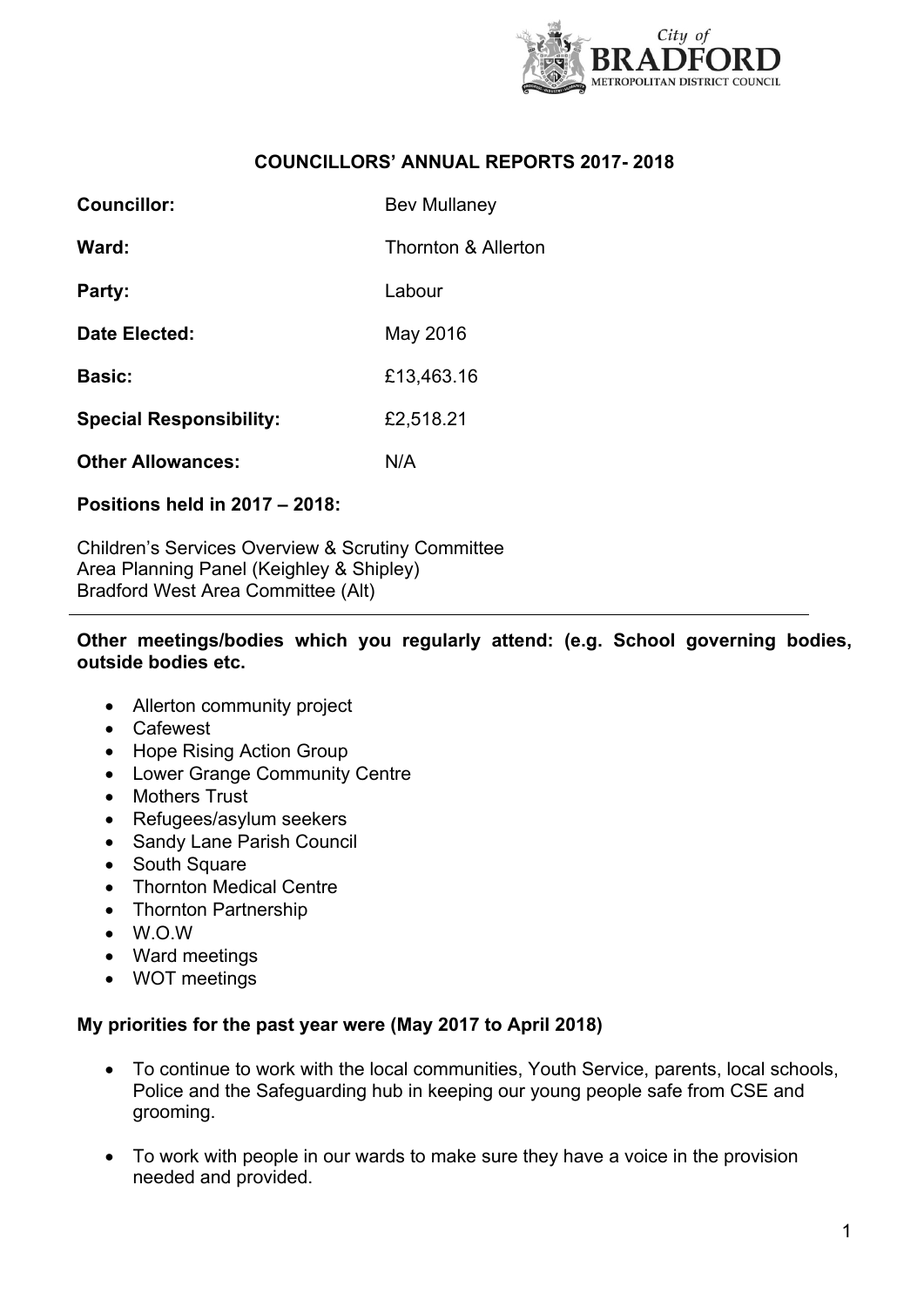

- To offer continued support to the refugee families, homeless, helping with Rehousing and Shelter.
- Supporting local residents affected by the Benefit caps.
- Working with local organisations challenges facing our communities due to all the funding cuts.
- Crisis/crisis reduced budgets.
- Helping to meet our diverse changing communities.
- Building our community, Cohesion with different cultures and faiths.
- To support the improvement in Early Years and education.
- To support and empower local groups to deliver Community enhancement.
- To continue to work with residents tackling road safety.
- Improving Health services regarding the voices and influence of patients.
- Support young people moving into training and employment.
- To develop a greener and cleaner neighbourhood.
- Working with our elders, listening to them and to continue tackling isolation.

# **My priorities for the coming year (May 2018 to April 2019) are: (Please list or describe your priorities or targets as a Councillor for the coming year)**

- Supporting woman's officers/equalities officer( Bradford Labour Ward).
- Working with hope- rising action group.
- Working with Dominican association/working with windrush passports Etc.
- Setting up womens groups.
- Working with residents, tenants, landlords and relevant partners to rehome people and help with housing issues, also meeting with mps regarding these issues.
- Support Café West healthy living centre.
- Help feed, cloth and shelter the homeless/Asylum refugees.
- To ensure every child matters/education/support educational outcomes in our wards.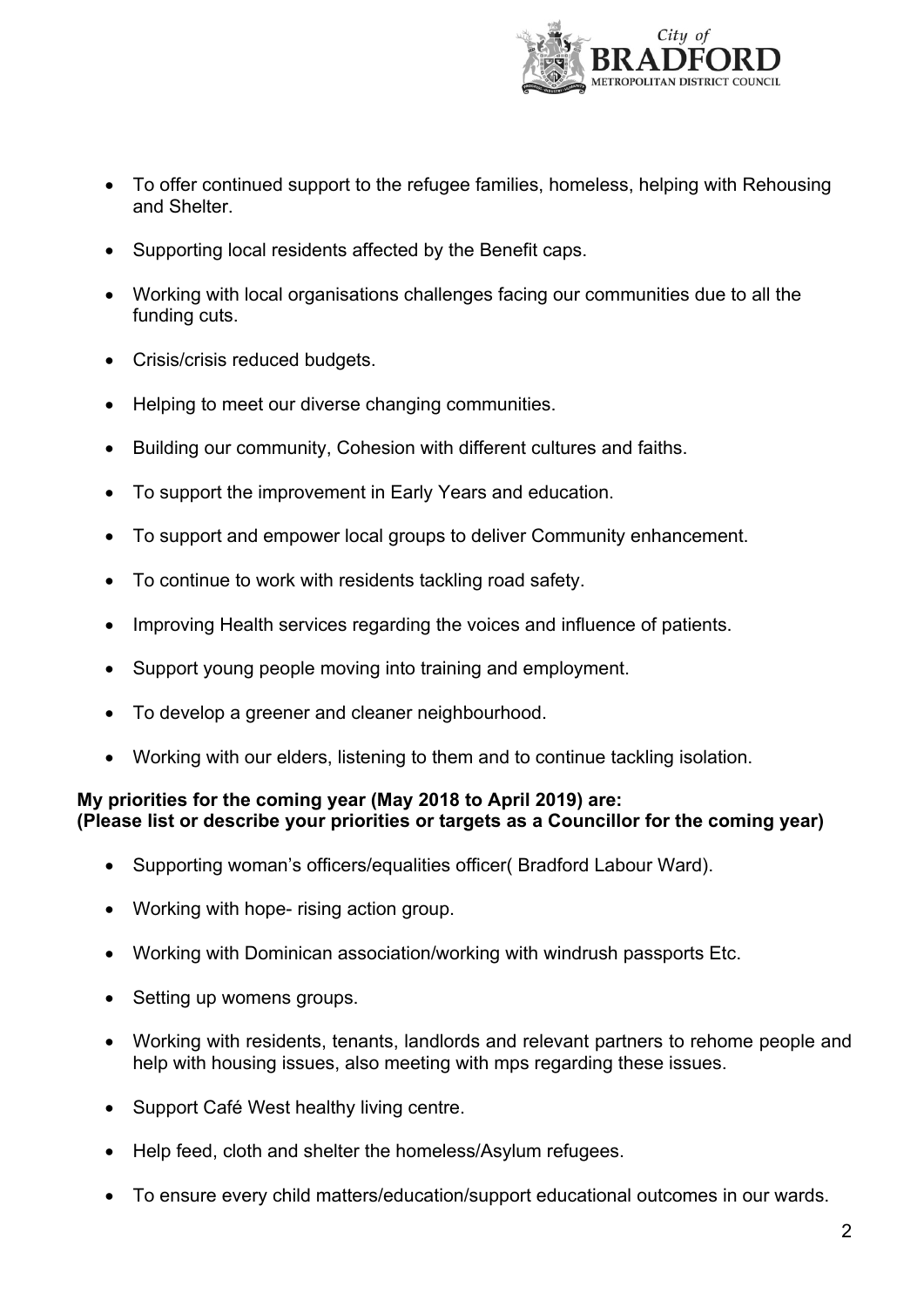

- Promote advice/training and employment opportunities for young people.
- Ensure community asset transfer (old library) Allerton.
- Set up a local food bank.
- To ensure the voice of constituents are heard.

### **What I have achieved in the past year (May 2017 to May 2018) (Please list or describe some of your activities as a Councillor and what you see as your key achievements)**

- Celebrated- Rosa parks at Bradford university (speaker).
- Celeberated Black history month.
- $\bullet$  International womens day, with the suffrage group with a film H.R.A.G.
- Sufferage March at Shipley Glen.
- Bootcamp in London for how to run an affective campaign.
- Supporting MDA awareness plus project.
- Providing a 4\*12 week MDA Workshops for youths.
- Supporting community Alcohol partnership
- In the Allerton, Thornton and Sandy Lane.
- Kick Start Project School
- Organised awards ceremonies at City Hall.
- Set up training- computer/ literacy/numeracy/ health and safety/ paediatric first aid/ safeguarding/ food hygiene/ E.S.O.L Beauty therapy.
- Worked on open activity Summer Play Scheme for Allerton and Lower Grange.
- Supported Bradford West play forum.
- Supported Bradford Youth Service (YOF) application.
- Undertake mapping of youth provision and services for young people within the Allerton and Lower Grange communities.
- Supported Allerton community project.
- Collect food weekly/ distribute.